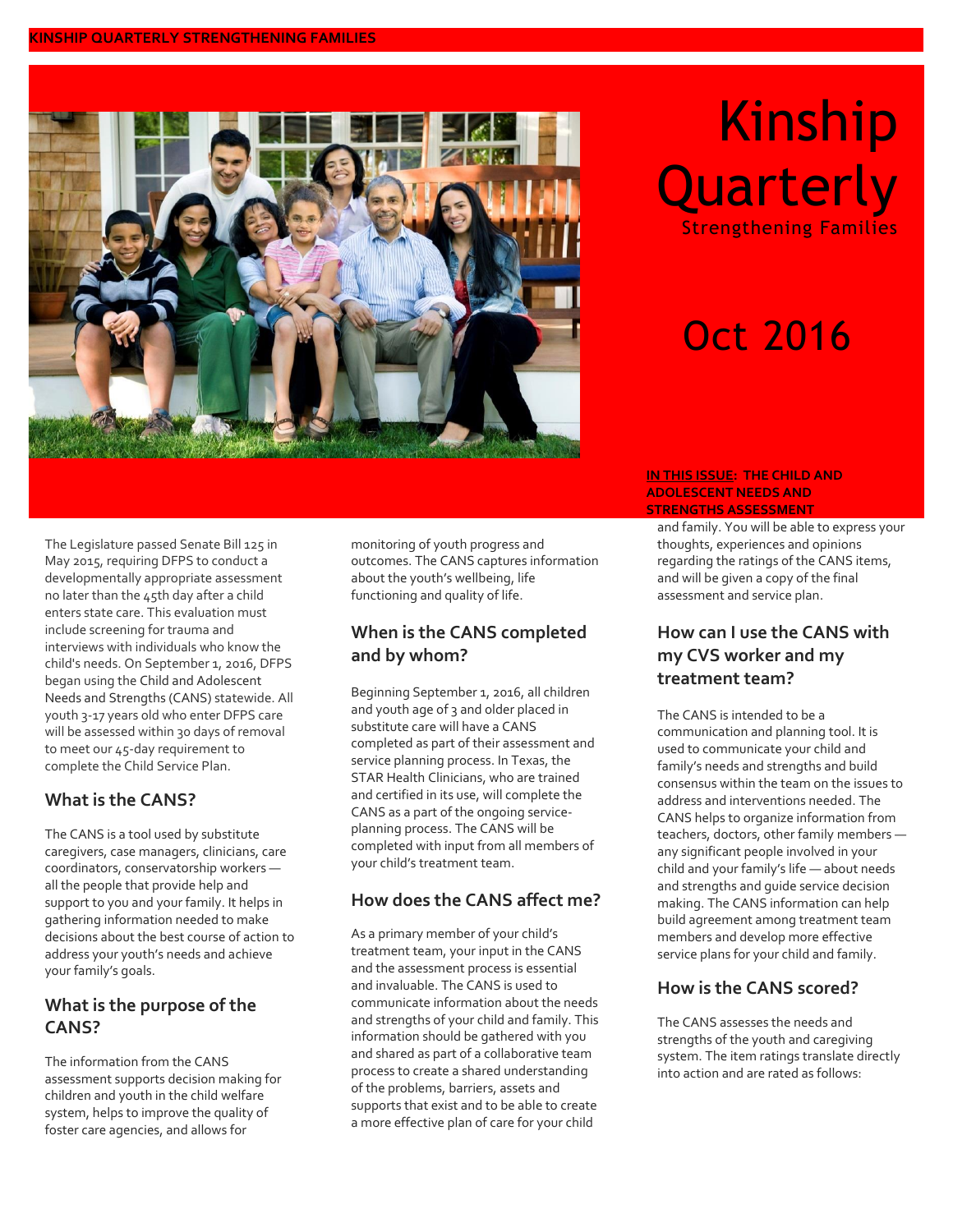#### **For Needs**

0 = no need for action 1 = monitoring 2 = action is needed 3 = immediate action

#### **For Strengths**

0 = centerpiece strength 1 = useful strength 2 = potential strength 3 = no strength identified

# **Where can I learn more?**

Please send any questions about the CANS to[: CANS@dfps.state.tx.us.](mailto:CANS@dfps.state.tx.us) Information about the CANS can also be found at the John Praed Foundation: praedfoundation.org.

### **Good to Know**

*Effective September 1, 2016, the DARS Early Childhood Intervention (ECI) program was transferred to Texas Health and Human Services (HHS). All programs with the Department of Assistive and Rehabilitative Services (DARS) have been transferred to either the Texas Workforce Commission (TWC) or to HHS.*

#### **Handling challenging behavior by teaching better behavior**

Kayden is a 2 ½ year old boy with an abundance of energy. He has difficulty staying with any one task for more than a minute or so and he has been in trouble a lot lately for biting his siblings and parents. Redirection and time-out don't seem to be curbing Kayden's challenging behavior.

One of the key principles of behavior management is that the best way to stop challenging behavior is to teach better behavior. Children often hear "no," "stop," and "don't" but we must teach them to learn what they should do instead. Punishments not only do not teach better behavior, they often result in a child replacing one negative behavior with another. For longer-lasting, positive behavior, we must focus on teaching children how to get their needs met by using acceptable communication strategies or replacement behaviors.

Another key principle of behavior management is that behavior has a purpose and to know which behavior management strategy to use, we must first try to understand what purpose the challenging behavior serves. Look for patterns in misbehavior. When does the behavior usually occur? Under what circumstances? Is the child trying to get something? Get out of something? Using Kayden's example, you might discover that Kayden tends to bite when he does not want to pick up his toys or do another unpreferred activity. Biting results in timeout, so Kayden successfully gets out of the activity. He finds his biting to be very effective to get his desires met, so he continues to bite. Children might misbehave more when tired, hungry,



bored, challenged, or overstimulated. It is helpful to keep records of what happens before and after the challenging behavior to try to find its purpose.

An effective behavior

management strategy is to try to prevent challenging behavior before it happens. Some strategies to prevent challenging behavior are:

- Maintaining predictable routines
- Using transition warnings
- Balancing active and calm activities as well as easy and challenging activities
- Watching for cues that a child needs help or is getting frustrated
- Using clear language to direct children
- Positively reinforcing good behavior
- Offering choices

Once challenging behavior is already occurring or has already occurred, additional strategies can be useful. Effective, research-based strategies for teaching better behavior include using logical consequences and teaching replacement behaviors.

#### **Logical consequences**

Logical consequences help guide more appropriate behavior by letting children face the consequences of their behavior (Fox & Langhans, 2005). For logical consequences to work, the consequence must be clearly tied to the behavior and

happen immediately or soon after the behavior.

Logical consequences are most effective when they are framed as guidance, not punishment. Fox and Langhans (2005) state, "the tone of voice used can mean the difference between logical consequences and punishment." One way to frame a logical consequence as guidance is to offer the consequence as a choice. For instance, "if you would like to draw with your brother, you need to help pick up your toys first" or "to go outside you have to put your shoes on." For young children or children with cognitive delays, it is effective to use first/then statements such as, "first pick up toys, then draw" or "first shoes, then outside."

A note of caution with logical consequences is that children must have the cognitive ability to understand consequences for this strategy to work. Certain conditions, such as Fetal Alcohol Syndrome, can affect a child's ability to link consequences with their actions, so more repetition or different strategies would be required for the child to learn and the child may not generalize what is learned to other, similar situations.



#### **Replacement behavior**

One of the most effective behavioral strategies to manage challenging behavior is to teach better behavior, or replacement behavior. The replacement behavior serves the same purpose as the challenging behavior, but it is a more positive, less harmful way for children to get their needs met.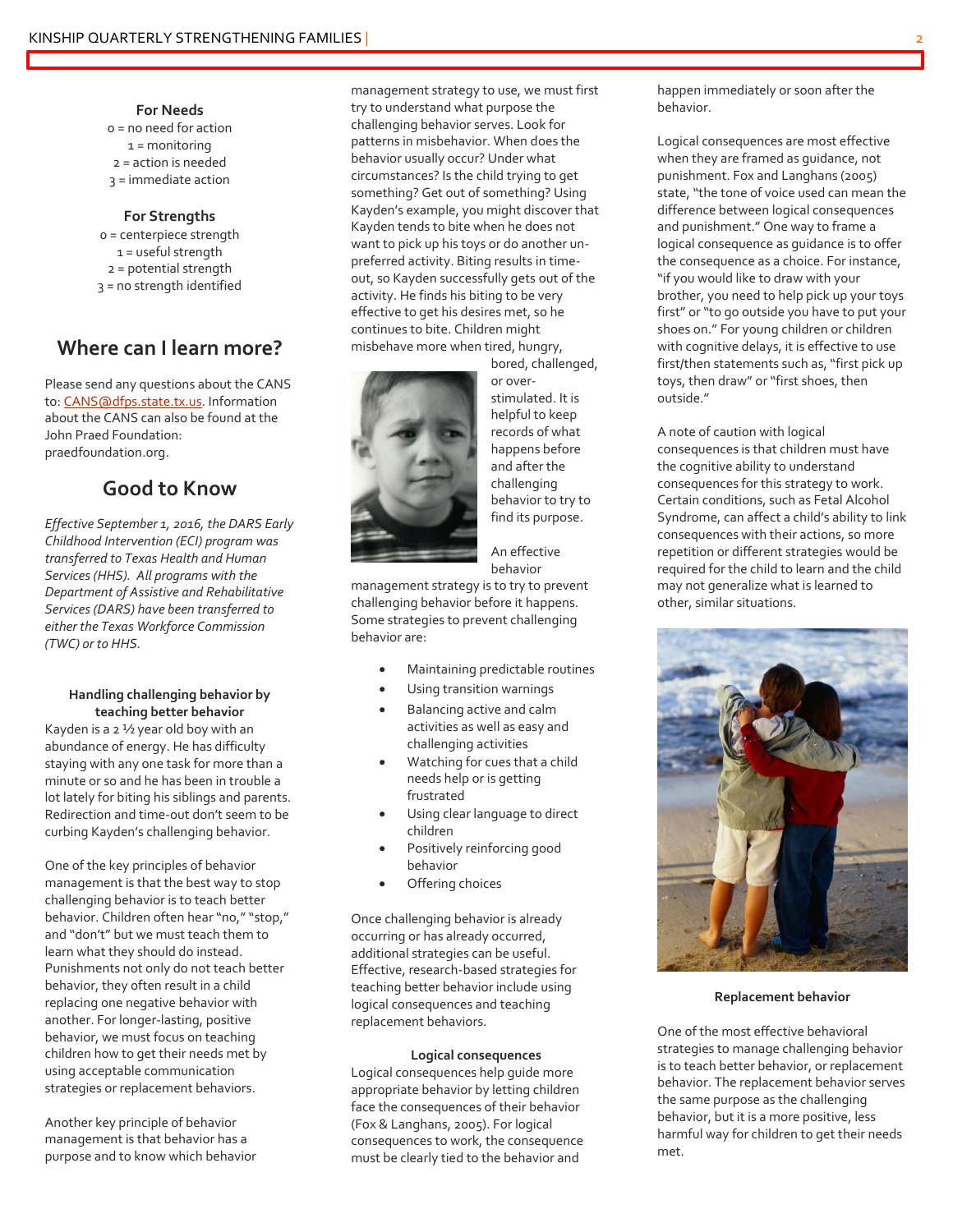Since finding a behavior that serves the same purpose is the mission of this strategy, it is important to watch for patterns in the child's behavior and determine what purpose the challenging behavior serves before choosing a replacement behavior.

For this strategy to be effective, replacement behavior must be easily taught, something the child is able to do, easily noticed and reinforced when the child uses it, and something that works quickly for the child (Dunlap & Duda, 2004).

Common mistakes are coaching the child to use words that are beyond the child's vocabulary, misinterpreting the purpose of the behavior (for example thinking the child is head-banging to get something he wants when he's really head-banging due to sensory overload), and not making sure the replacement behavior works as well as the challenging behavior. If the new behavior is too difficult or doesn't work for the child, she will continue to use the challenging behavior.

A useful tip for teaching replacement behaviors is to try to catch the child before the challenging behavior occurs so you can coach a new behavior, help the child use this new behavior, then positively reinforce the child for using it.

Positive reinforcement might include praise and making sure the child gets what she asks for (within reason). Olivia is a child who hits her sister when they play together. After looking for patterns in Olivia's challenging behavior you find that she tends to smile while hitting, she doesn't seem upset, and nothing seems to occur before she hits to provoke aggression. Because it seems like Olivia is hitting to get her sister's attention and to interact with others, you can help her request to play before she hits someone by coaching using the word "play" or handing her sister a toy while she has another toy. If she wants the same toy, you could coach saying "my turn" and making sure she gets a turn or find a similar toy.

Using logical consequences and teaching replacement behavior requires time and individual attention. Repetition of each strategy is needed for the child to learn from it and start making better choices,

but with continued teaching and positive reinforcement of better choices and behavior, most children will show a great improvement in behavior.

#### **Red flags may indicate a need for referral**

Sometimes you need more help figuring out the cause of challenging behavior or strategies to use to help increase more positive behavior. If your child is younger than three and has any of the concerning behaviors below, call your child's caseworker so that a referral can be made to ECI.

- Has tantrums that last 20 minutes or longer.
- Breaks things on purpose.
- Hurts or bites other people or himself.
- Does not look at you when you call his name.
- Does not play with toys
- Does not engage in any pretend play by 24 months.
- Does not enjoy being around and watching other toddlers.
- Flaps hands, rocks, or sways over and over.
- Does not point at objects she wants.
- Has no words by 12 months.
- Does not notice people or engage in classroom activities.
- Is unhappy most of the time.
- Is anxious most of the time.
- Shows any loss of speech, babbling, or social skills.

**Events:**

**October 31:** More Delightful Than Frightful at Morgan's Wonderland 5223 David Edwards San Antonio, TX 78233

**November 1, 2016**: Empowered Parent Conference San Marcos Activity Center 501 East Hopkins St San Marcos, Texas 78666. Register online: http://www.empoweredparentconfer ence.com/overview.html

**November 10, 2016**: Pathways to Adulthood: Rahe Bulverde Elementary School Library 1715 E. Ammann Road Bulverde, TX 78613. To register, go to www.txp2p.org, or to learn more about the Texas Parent to Parent Pathways to Adulthood program contact, Cynda Green at 512-458-8600 or cynda.green@txp2p.org. Hosted by Comal ISD, contact Dixie Boyd, dixie.boyd@gmail.com or 830-885-1600.

**November 18 - December 21-** A Charlie Brown Christmas or The Nutracker- Dallas Children's Theater Contact Box Office: 214-740-0051



**Please visit us at facebook.com/TexasKinshipCaregivers and don't forget to like us!**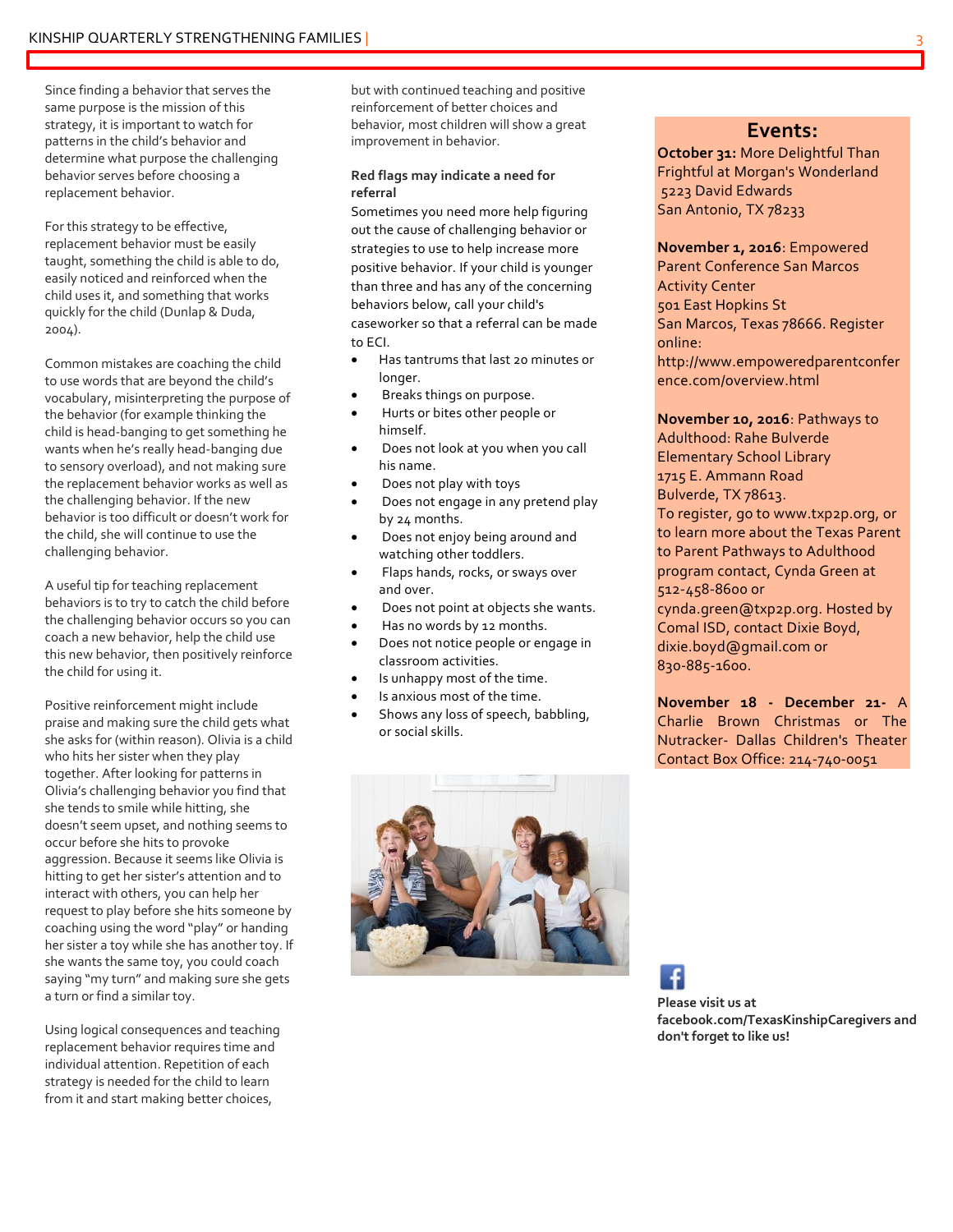#### **Holiday Safety**

- Decorate costumes and bags with reflective tape or stickers and, if possible, choose light colors.
- Since masks can sometimes obstruct a child's vision, try non-toxic face paint and makeup whenever possible.
- Have kids use glow sticks or flashlights to help them see and be seen by drivers.
- Children under the age of 12 should not be alone at night without adult supervision. If kids are mature enough to be out without supervision, remind them to stick to familiar areas that are well lit and trick-or-treat in groups
- At Thanksgiving, things are guaranteed to get a little busy. To help keep hot food out of the reach of little hands, be sure that pot handles and other dishes aren't close to the edge of the counter or table where they could be pulled down by curious kids.
- Colder weather means lots of layers of clothing. But remember, bulky winter clothes and coats can keep a car seat from doing its job. Instead, cover your child with a thick blanket to stay warm after you've securely strapped him or her into the car seat.
- Avoid buying toys that have small parts and may pose a choking danger. Look for quality in design and construction, and follow age and safety recommendations on labels.
- If you buy a bicycle for a child, buy a helmet too and make sure the child wears it.
- Toys with strings, straps, or cords longer than seven inches may pose a risk of strangulation.
- Mistletoe, holly, poinsettias, Jerusalem cherry plants, and other plants are commonly used as decorations during the holidays. Like many plants, these are considered potentially poisonous and should be kept out of the reach of kids.

#### **Resources**

**Help with Bills and other expenses** [usa.gov/help-with-bills](http://www.usa.gov/help-with-bills)

**Help for Grandparents Raising Grandchildren**

[yourtexasbenefits.hhsc.texas.gov/sites/default/files/docs/grandparents-raising-grandchildren.pdf](https://yourtexasbenefits.hhsc.texas.gov/sites/default/files/docs/grandparents-raising-grandchildren.pdf)

#### **Food, Housing, Health and much more** [211texas.org](http://www.211texas.org/)

**CarePortal - Connects churches to local children and families in crisis** [careportal.org/](https://careportal.org/)

> **Texas Food Pantries** [foodpantries.org/st/texas](http://www.foodpantries.org/st/texas)

**Women, Infants and Children (WIC)** [womeninfantschildrenoffice.com/texas-wic-clinics-wcs42](http://www.womeninfantschildrenoffice.com/texas-wic-clinics-wcs42)

**Free, reliable legal information for low-income Texans** [TexasLawHelp.org](http://www.texaslawhelp.org/)